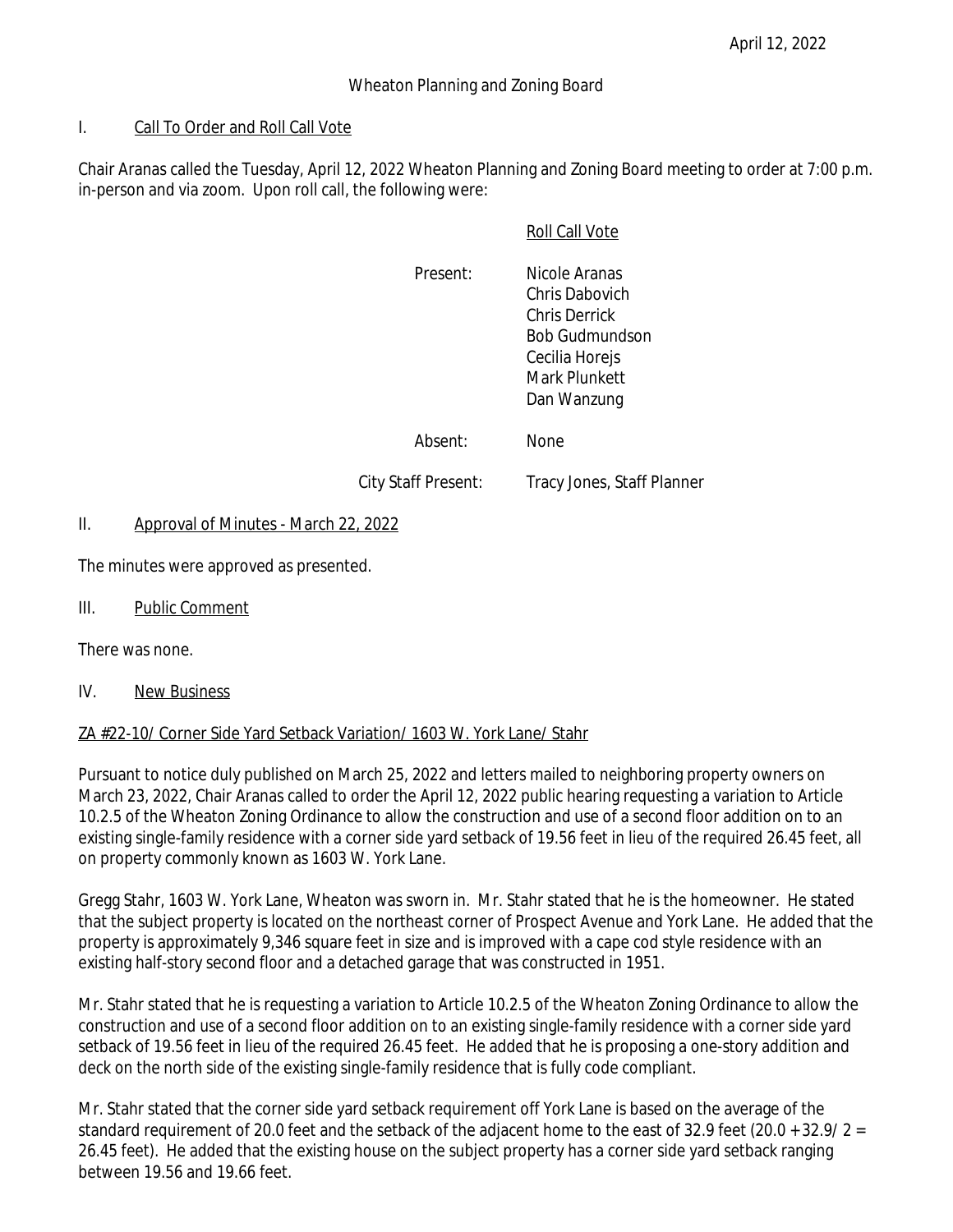Mr. Stahr stated that he is proposing to remove the existing half-story second floor and replace it with a full second story that is built on the existing first floor footprint. He added that the proposed second floor addition would allow the second floor to be converted from two bedrooms to three bedrooms and a full bathroom.

Mr. Stahr addressed the ten variation evidence standards as required by the Zoning Ordinance. He stated that the proposed variation is the minimum necessary to enlarge the home for his growing family. He added that the variation would not be detrimental to the public health, safety, morals, comfort, convenience, or general welfare of the neighboring property owners.

Mr. Wanzung questioned whether the applicant had spoken with his neighbors about the variation request.

Mr. Stahr stated that he had spoken with some of them, and they didn't have any concerns with the variation request.

Mr. Dabovich moved and then Mr. Derrick seconded the motion to close the public hearing. On a voice vote, all voted aye.

Mr. Plunkett moved and then Mr. Dabovich seconded the motion to waive their regular rules and vote tonight. On a voice vote, all voted aye.

Ms. Horejs moved and then Mr. Wanzung seconded the motion to recommend approval of ZA #22-10 requesting a variation to Article 10.2.5 of the Wheaton Zoning Ordinance to allow the construction and use of a second floor addition on to an existing single-family residence with a corner side yard setback of 19.56 feet in lieu of the required 26.45 feet, all on property commonly known as 1603 W. York Lane, as presented.

#### Roll Call Vote

Ayes: Nicole Aranas Chris Dabovich Chris Derrick Bob Gudmundson Cecilia Horejs Mark Plunkett Dan Wanzung Nays: None

Absent: None

## Motion Passed Unanimously

ZA #22-11/ Proposed Changes to the City's Existing Provisions Relating to all Boards, Commissions, and Committees/ Wheaton City Code Article 5, Wheaton Zoning Ordinance Article 5, and Rules and Procedures for the Planning and Zoning Board

Staff Planner Jones stated that the City Council has initiated a review of the City's existing provisions relating to all Boards, Commissions, and Committees. After four City Council Planning Sessions (held on August 23,2021, October 11, 2021, January 10, 2022, and February 28, 2022), the City Council has drafted preliminary changes to the City's existing provisions. Specifically, these provisions are contained in Article 5 of the Wheaton City Code, Article 5 of the Wheaton Zoning Ordinance, and the Rules and Procedures for the Planning and Zoning Board.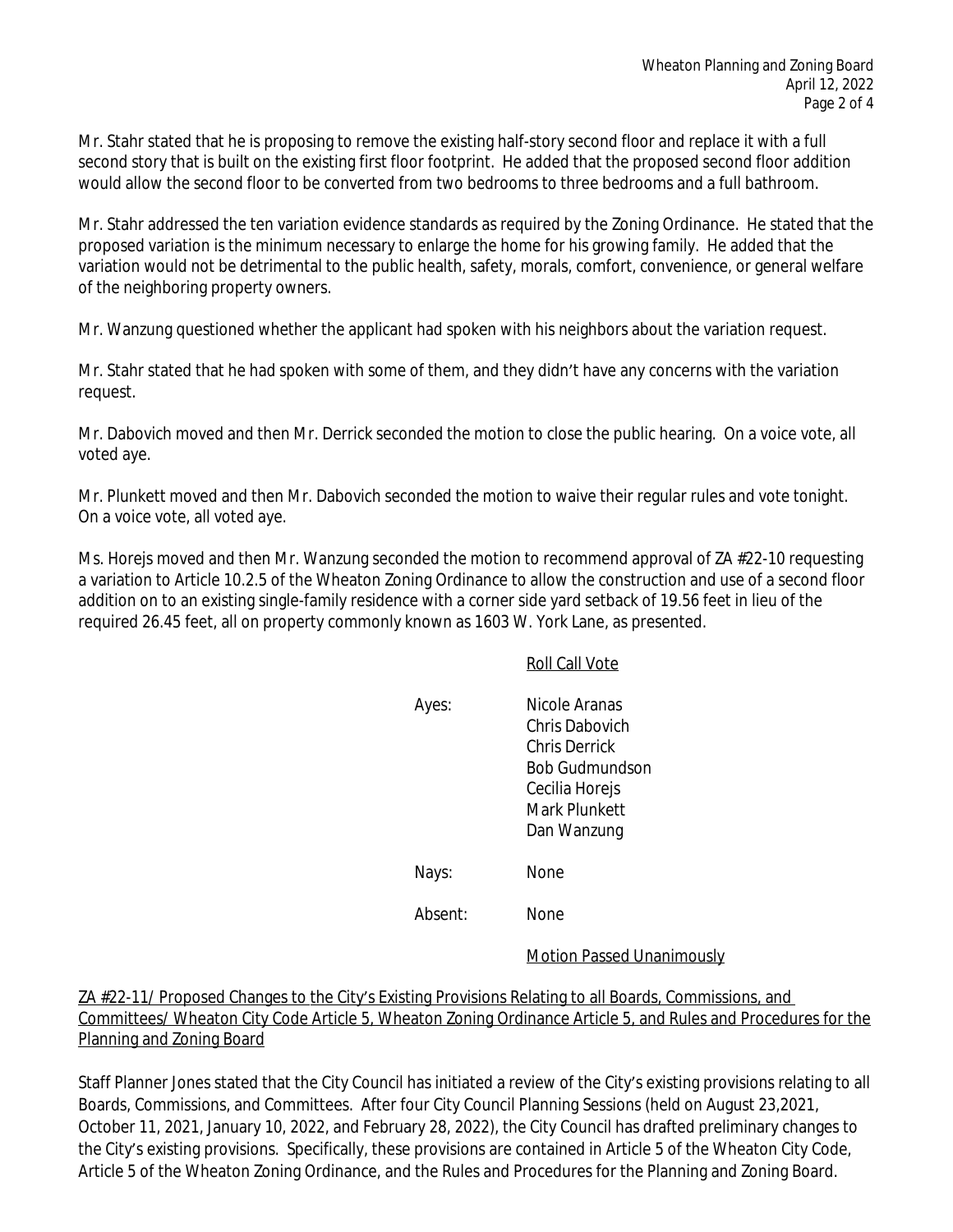Staff Planner Jones stated that most of these changes are proposed to ensure consistency between the Wheaton City Code, Wheaton Zoning Ordinance, and Rules and Procedures for the Planning and Zoning Board and to eliminate any unnecessary repetition between these documents. The City Manager, on behalf of the City Council, has requested that the Board provide written feedback to the City Council on the preliminary changes.

Staff Planner Jones stated that a future public hearing on the changes to the Wheaton Zoning Ordinance would be required once the changes are finalized. Also, it should be noted that based on some of the preliminary changes to the Wheaton City Code, the City Council will most likely need to officially approve the Rules and Procedures for the Planning and Zoning Board and any future amendments.

The Board reviewed the preliminary changes to the City's existing provisions relating to all Boards, Commissions, and Committees and had the following comments and/ or suggestions:

Wheaton City Code, Sec. 2-257 - This section states that "Board, commission, or committee members shall be appointed by the mayor with the approval of the city council for three-year terms, unless otherwise approved by the mayor and city council". The Board wants to verify that this section does not supersede the term length provided in Wheaton City Code, Sec. 2-336 which states that "The planning and zoning board shall consist of seven (7) members; the term of each appointment is five-years". The Board prefers that the term length of their members stays at 5-years, not 3-years.

This section further states that "All board, commission and committee members shall be residents of the city". The Board recommends this language be revised to read "All board, commission and committee members shall be residents within the corporate limits of the city".

Wheaton City Code, Sec. 2-258 - This section states that "The chairperson shall serve for a term of one-year or until their successor is elected. The Chairperson shall serve in the same capacity for no more than two consecutive one-year terms." The Board wants to verify that this term limit doesn't apply to them, since the Board has never had a term limit for the role of Chairperson.

Wheaton City Code, Sec 2-261(b) - This section states that "Every board, commission, or committee identified in this article is authorized on behalf of the City of Wheaton to solicit donations to support the purposes as set forth in this article". The Board requests to be specifically excluded from this statement as it could be perceived as a conflict of interest.

Wheaton Zoning Ordinance, Art. 5.2B - No changes are currently proposed to this section. However, the Board questioned whether a fifth jurisdiction item should be added for long-range planning (i.e., input on comprehensive plan amendments, etc.).

Wheaton Zoning Ordinance, Art. 5.11B.1 and 5.11D.2 - No changes are currently proposed. However, the Board questioned their responsibility in approving PUD's with multiple buildings. Specifically, the Board questioned whether there were mechanisms in place for unified control of a multiple building development, should a subdivision happen after the PUD is approved by the Board.

Rules of Procedure for the Planning and Zoning Board, Art. VIII, Sec. 5 - This section states that "The concurring vote of four members shall be necessary for any decision or recommendation in favor of an application for an appeal, variation, special use permit, amendment, planned unit development, or any amendments thereto." It was the understanding of both the Board and staff that the City Council wanted to amend the concurring vote of